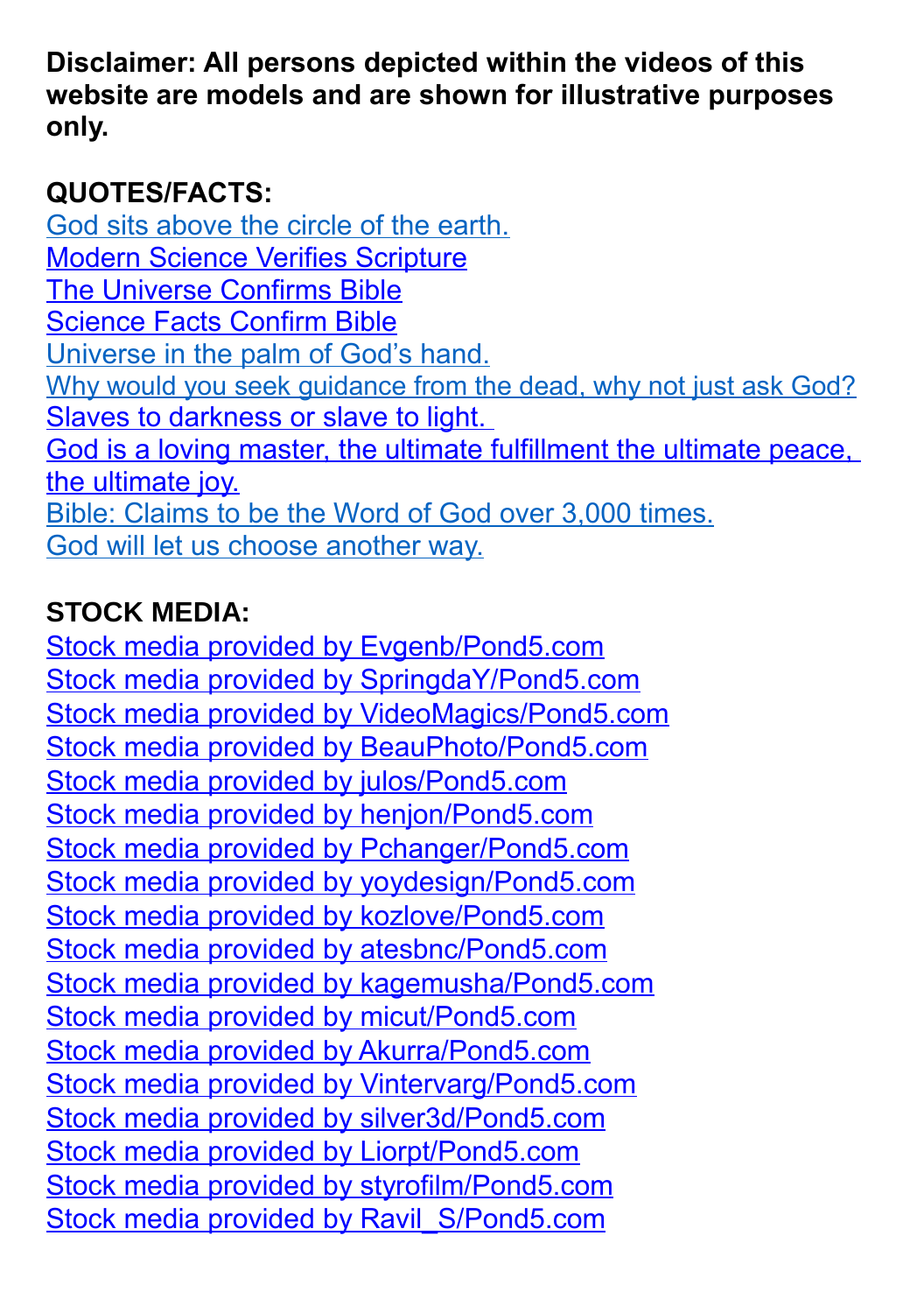[Stock media provided by RockfordMedia/Pond5.com](https://www.pond5.com/stock-footage/41329956/flying-through-space-towards-amazing-galaxy.html) [Stock media provided by BigPower/Pond5.com](https://www.pond5.com/stock-footage/48443052/man-exits-dark-cave-light-exterior-slow-motion.html)

#### **RELIGION RESEARCH:**

[www.adherents.com/Religions\\_By\\_Adherents.html](http://www.adherents.com/Religions_By_Adherents.html) [www.religionfacts.com](http://www.religionfacts.com/)

#### **SHAMANISM**

[SHAMANISM. \(n.d.\). The American Heritage® Dictionary of the](http://dictionary.reference.com/browse/SHAMANISM)  [English Language, Fourth Edition. Retrieved January 23, 2010,](http://dictionary.reference.com/browse/SHAMANISM)  [from Dictionary.com website](http://dictionary.reference.com/browse/SHAMANISM) [www.religiousfacts.com/shamanism/index.htm](http://www.religiousfacts.com/shamanism/index.htm)

#### **HINDUISM**

[Hinduism. \(n.d.\). The American Heritage® Dictionary of the English](http://dictionary.reference.com/browse/Hinduism) [Language, Fourth Edition. Retrieved August 12, 2009, from](http://dictionary.reference.com/browse/Hinduism)  [Dictionary.com website](http://dictionary.reference.com/browse/Hinduism)

"Hinduism." Encyclopedia Britannica. 2002. Volume 5, p. 935. "Hinduism." Encyclopedia Britannica. (Macropedia). 2002. Volume 20, pp.519, 529-530.

<http://archaeology.about.com/od/vterms/g/vedic.htm> [http://www.san.beck.org/EC7-Vedas.html#2](http://www.san.beck.org/EC7-Vedas.html%232)

[www.religionfacts.com/hinduism](http://www.religionfacts.com/hinduism)

[www.cnn.com/2013/11/07/world/hinduism-fast-facts](http://www.cnn.com/2013/11/07/world/hinduism-fast-facts/)

## **JUDAISM**

["…be careful to do what the Lord your God has commanded you.](http://www.biblegateway.com/passage/?search=Deuteronomy%205%3A32&version=NIV)  [Do not turn aside to the right or to the left." -Moses](http://www.biblegateway.com/passage/?search=Deuteronomy%205%3A32&version=NIV) [judaism. \(n.d.\). The American Heritage® New Dictionary of Cultural](http://dictionary.reference.com/browse/judaism)

[Literacy, Third Edition. Retrieved January 23, 2010, from](http://dictionary.reference.com/browse/judaism)  [Dictionary.com website](http://dictionary.reference.com/browse/judaism)

"Judaism." Encyclopedia Britannica. (Macropedia). 2002. Volume 22, p. 379.

"Abraham." Encyclopedia Britannica. 2002. Volume 1, p. 36. "Moses." Encyclopedia Britannica. 2002. Volume 8, p. 351. <https://carm.org/when-was-bible-written-and-who-wrote-it> [www.relevantbibleteaching.com/site/cpage.asp?](http://www.relevantbibleteaching.com/site/cpage.asp?cpage_id=140011204&sec_id=140001239)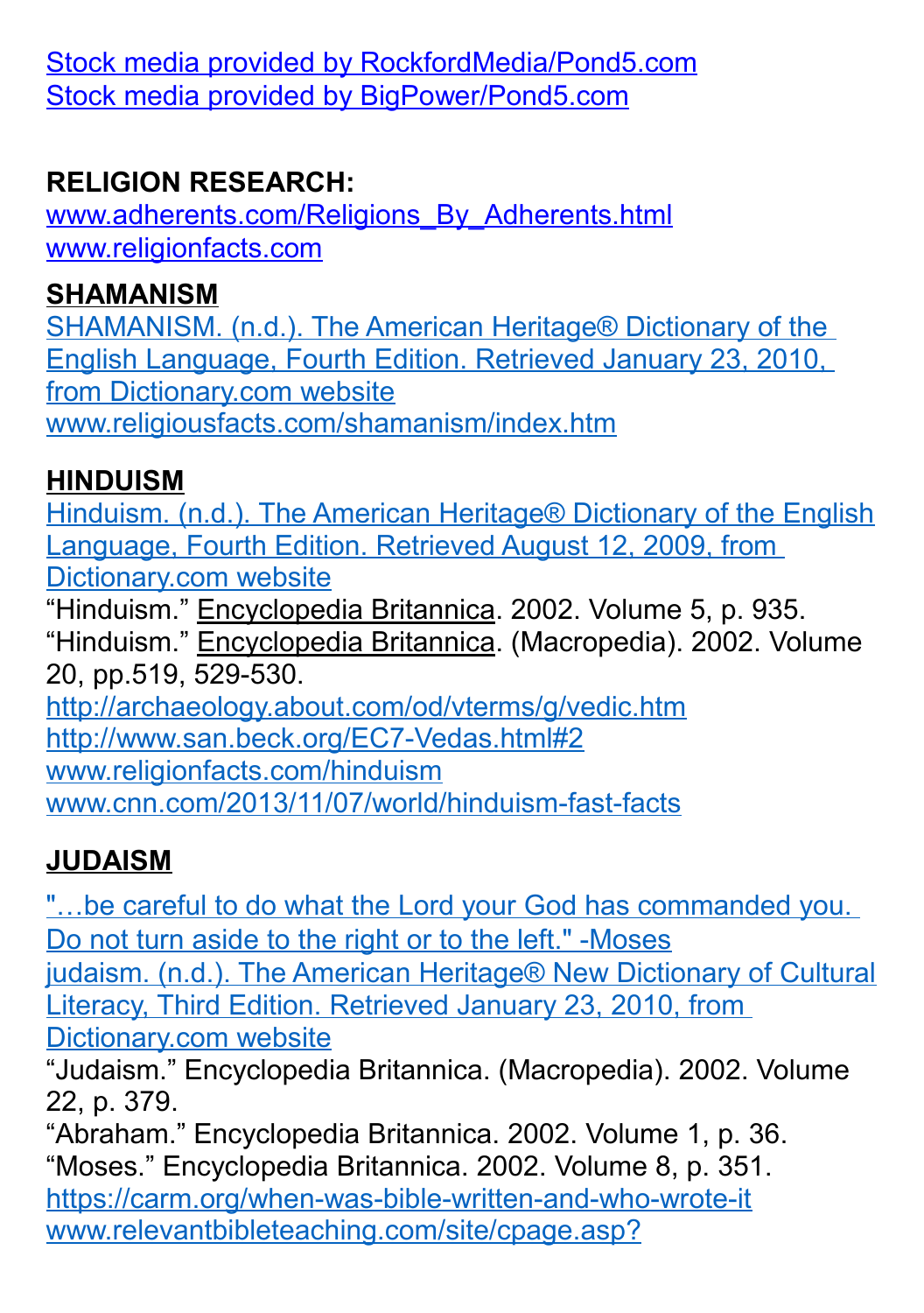[cpage\\_id=140011204&sec\\_id=140001239](http://www.relevantbibleteaching.com/site/cpage.asp?cpage_id=140011204&sec_id=140001239) [overviewbible.com/authors-who-wrote-bible/](http://overviewbible.com/authors-who-wrote-bible/) [www.religionfacts.com/judaism/beliefs/yhwh](http://www.religionfacts.com/judaism/beliefs/yhwh)

#### **TAOISM**

["I do not concern myself with gods and spirits either good or evil](http://www.brainyquote.com/quotes/quotes/l/laotzu385510.html)   [nor do I serve any." -Lao-Tzu](http://www.brainyquote.com/quotes/quotes/l/laotzu385510.html) [Taoism. \(n.d.\). Dictionary.com Unabridged \(v 1.1\). Retrieved](http://dictionary.reference.com/browse/Taoism)  [August 11, 2009, from Dictionary.com](http://dictionary.reference.com/browse/Taoism) [Tao. \(n.d.\). The American Heritage® Dictionary of the English](http://dictionary.reference.com/browse/Taoism)  [Language, Fourth Edition. Retrieved August 11, 2009, from](http://dictionary.reference.com/browse/Taoism)  [Dictionary.com website](http://dictionary.reference.com/browse/Taoism) "Taoism." Encyclopedia Britannica. (Macropedia). 2002. Volume

28, pp.383-384.

"Lao-tzu." Encyclopedia Britannica. 2002. Volume 7, p.154. Ludwig, Theodore M. *The Sacred Paths Understanding the Religions of the World, Third Edition*. New Jersey: Prentice Hall, 2001.

Schipper, Kristofer. *The Toaist Body.* University of California Press, 1993. p183.

# **ZOROASTRIANISM**

["With an open mind, seek and listen to all the highest ideals.](http://www.inspiringquotes.us/author/4715-zoroaster)  [Consider the most enlightened thoughts. Then choose your path,](http://www.inspiringquotes.us/author/4715-zoroaster)  [person by person, each for oneself." -Zoroaster](http://www.inspiringquotes.us/author/4715-zoroaster) [zoroastrianism. \(n.d.\). Dictionary.com Unabridged. Retrieved](http://dictionary.reference.com/browse/zoroastrianism)  [January 23, 2010, from Dictionary.com website](http://dictionary.reference.com/browse/zoroastrianism) <http://www.livius.org/za-zn/zarathustra/zarathustra.htm> <http://www.answers.com/topic/zoroaster> <http://www.encyclopedia.com/doc/1O48-Zarathustra.html> <http://www.livius.org/au-az/avesta/avesta.html> <http://accessnewage.com/articles/mystic/avest.htm> <http://www.avesta.org/denkard/denkard.htm>

## **JAINISM**

["Desistance from sin makes one entirely happy." -Mahavira](http://www.quotes.yourdictionary.com/author/mahavira/79546)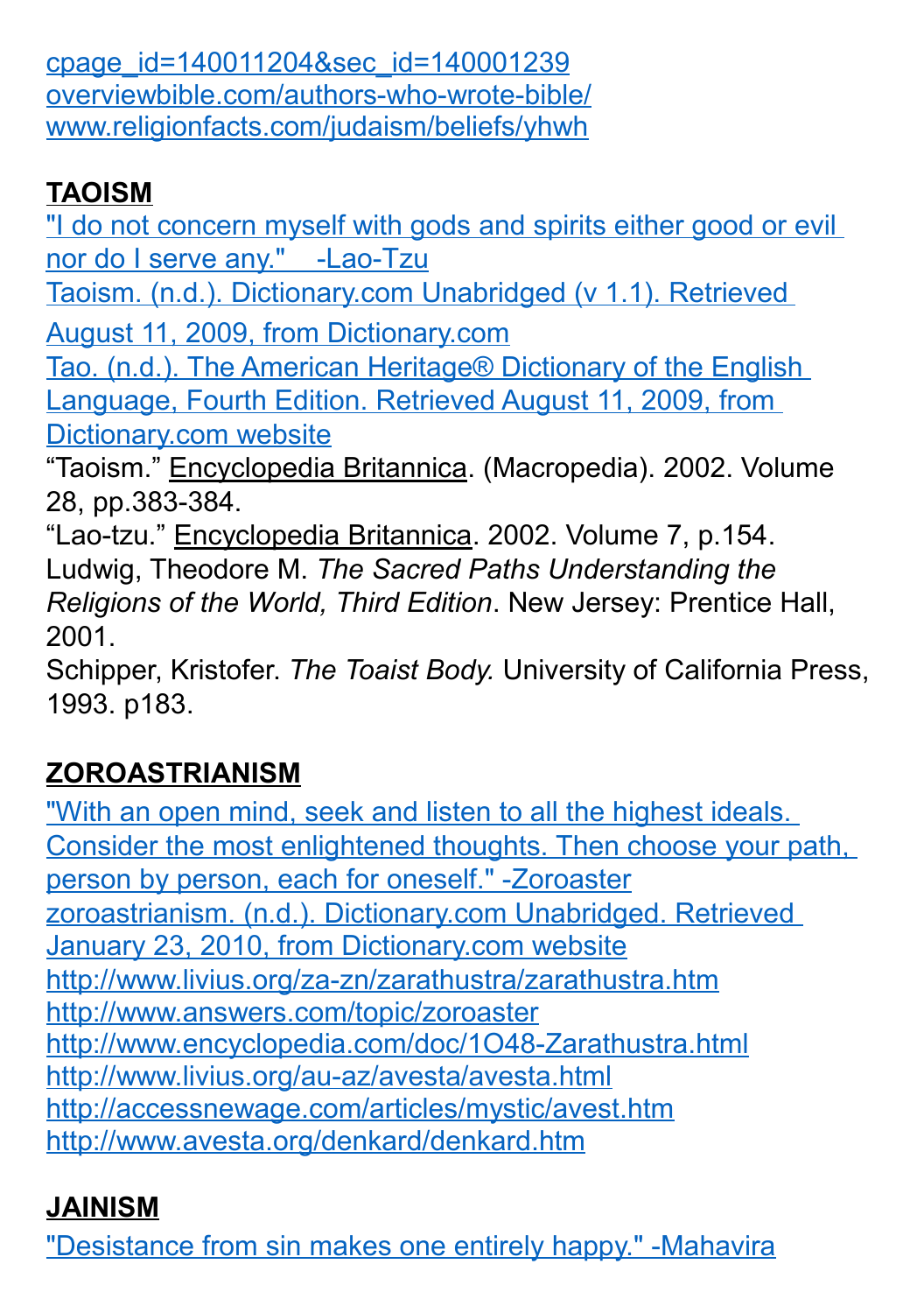[Jainism. \(n.d.\). Dictionary. Unabridged. Retrieved January 23,](http://dictionary.reference.com/browse/Jainism)  [2010, from Dictionary.com website](http://dictionary.reference.com/browse/Jainism)

<http://www.culturalindia.net/indian-religions/mahavira.html> <http://www.bbc.co.uk/religion/religions/jainism/texts/texts.shtml>

# **SHINTO**

[Shinto. \(n.d.\). Dictionary.com Unabridged. Retrieved January 23,](http://dictionary.reference.com/browse/Shinto)  [2010, from Dictionary.com website](http://dictionary.reference.com/browse/Shinto)

"Religious and Spiritual Belief, Systems of." Encyclopedia Britannica. (Macropedia). 2005. Volume 26, pp.537-544. "Shinto." Encyclopedia Britannica. 2005. Volume 10, p.745.

## **CONFUCIANISM**

"Heaven means to be one with God." - Confucius "Confucius and Confucianism." Encyclopedia Britannica. (Macropedia). 2002. Volume 16, pp.653-654. "Confucius." Encyclopedia Britannica. 2002. Volume 3, pp.530- 531. <http://plato.stanford.edu/entries/confucius/>

<http://plato.stanford.edu/entries/confucius/>

<http://www.dictionary.com/browse/confucianism>

# **BUDDHISM**

["I teach about suffering and the way to end it." -Siddhartha](http://www.viewonbuddhism.org/4_noble_truths.html)  [Gautama](http://www.viewonbuddhism.org/4_noble_truths.html)

"Buddhism." Encyclopedia Britannica. 2002. Volume 2, pp. 602- 603.

"Buddhism." Encyclopedia Britannica. (Macropedia). 2002. Volume 15, p. 264.

[www.religionfacts.com/buddhism/texts](http://www.religionfacts.com/buddhism/texts)

[buddhism. \(n.d.\). Dictionary.com Unabridged \(v 1.1\). Retrieved](http://dictionary.reference.com/browse/buddhism) 

[August 12, 2009, from Dictionary.com website](http://dictionary.reference.com/browse/buddhism)

<http://dictionary.reference.com/browse/buddhism>

[http://www.viewonbuddhism.org/4\\_noble\\_truths.html](http://www.viewonbuddhism.org/4_noble_truths.html)

# **ASTROLOGY**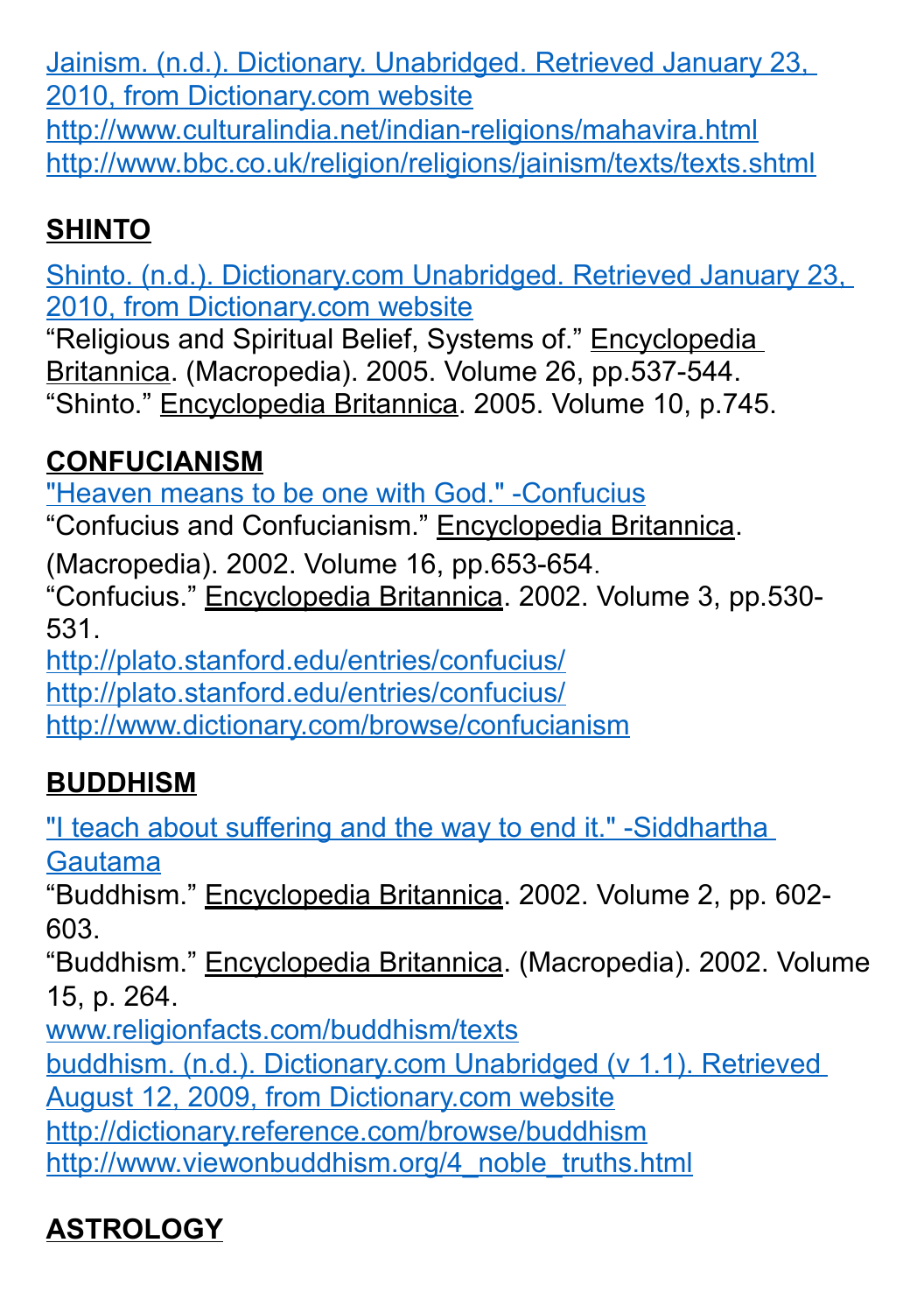<http://www.astrology.com/history-astrology/2-d-d-279653> <https://www.astrologers.com/about/history> <http://dictionary.reference.com/browse/zodiac?s=t> <http://dictionary.reference.com/browse/horoscope?s=t> [www.huffingtonpost.co.uk/nikki-harper/confessions-of-a](http://www.huffingtonpost.co.uk/nikki-harper/confessions-of-a-horoscopewriter_b_1692144.html)[horoscopewriter\\_b\\_1692144.html](http://www.huffingtonpost.co.uk/nikki-harper/confessions-of-a-horoscopewriter_b_1692144.html)

## **CHRISTIANITY**

["If you really believed Moses, you would believe me, because he](https://www.biblegateway.com/passage/?search=John+5%3A46%2C+Matt+5%3A17%2C+John+14%3A6&version=NIV)  wrote about me…. Do not think that I have come to abolish the [Law or the Prophets; I have not come to abolish them but to fulfill](https://www.biblegateway.com/passage/?search=John+5%3A46%2C+Matt+5%3A17%2C+John+14%3A6&version=NIV)  them…I am the way and the truth and the life. No one comes to [the Father except through me." -Jesus Christ](https://www.biblegateway.com/passage/?search=John+5%3A46%2C+Matt+5%3A17%2C+John+14%3A6&version=NIV)

"Christianity." Encyclopedia Britannica. 2002. Volume 16, pp. 251- 366.

[www.vocabulary.com/dictionary/Christianity](http://www.vocabulary.com/dictionary/Christianity) <https://carm.org/manuscript-evidence>

Habermas, Gary R. *The Historical Jesus*. College Press, 1996. [www.whatchristianswanttoknow.com/10-amazing-bible-facts/](http://www.whatchristianswanttoknow.com/10-amazing-bible-facts/) Willmington, H.L. (1987). Book of Bible Lists. Wheaten, Illinois: Tyndale House Publishers.

[www.biblegateway.com](http://www.biblegateway.com/)

<https://carm.org/when-was-bible-written-and-who-wrote-it> [www.relevantbibleteaching.com/site/cpage.asp?](http://www.relevantbibleteaching.com/site/cpage.asp?cpage_id=140011204&sec_id=140001239) [cpage\\_id=140011204&sec\\_id=140001239](http://www.relevantbibleteaching.com/site/cpage.asp?cpage_id=140011204&sec_id=140001239) <http://overviewbible.com/authors-who-wrote-bible/> <http://catholic-resources.or/Bible/Heb-Xn-Bibles.htm>

# **MAYAN RELIGION**

[http://latinamericanhistory.about.com](http://latinamericanhistory.about.com/)

[www.britannica.com/EBchecked/topic/111001/Books-of-Chilam-](http://www.britannica.com/EBchecked/topic/111001/Books-of-Chilam-Balam)[Balam](http://www.britannica.com/EBchecked/topic/111001/Books-of-Chilam-Balam)

M. Calderón - Site tour guide for Tikal – Peten, Guatemala [www.religionfacts.com/mayan-religion](http://www.religionfacts.com/mayan-religion) [http://anthropology.msu.edu/anp264-ss13/2013/04/24/mayans](http://anthropology.msu.edu/anp264-ss13/2013/04/24/mayans-religion-gods-animal-spirits-and-pyramids/)[religion-gods-animal-spirits-and-pyramids/](http://anthropology.msu.edu/anp264-ss13/2013/04/24/mayans-religion-gods-animal-spirits-and-pyramids/)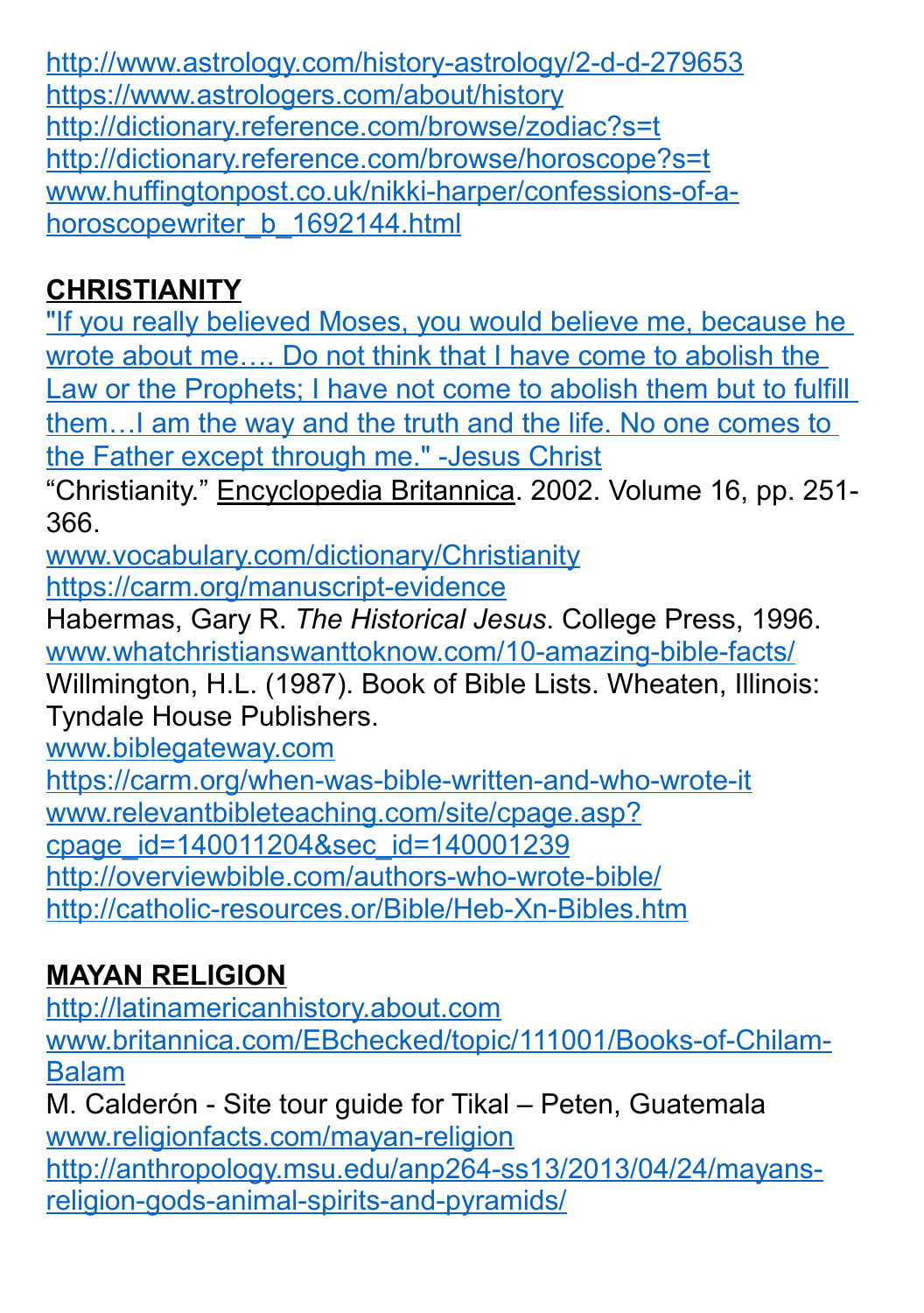#### **ISLAM**

["Allah is witness between you and me; and this Quran has been](http://corpus.quran.com/translation.jsp?chapter=6&verse=19)  [revealed to me that I may warn you thereby and whomsoever it](http://corpus.quran.com/translation.jsp?chapter=6&verse=19)  [reaches." -Muhammad](http://corpus.quran.com/translation.jsp?chapter=6&verse=19)

"Islam." Encyclopedia Britannica. (Macropedia). 2002. Volume 22, pp.1-43.

[http://www.urbandictionary.com/define.php?](http://www.urbandictionary.com/define.php?term=Islam&defid=4946587) [term=Islam&defid=4946587](http://www.urbandictionary.com/define.php?term=Islam&defid=4946587)

Muhammad Legacy Of A Prophet. DVD. Kikim Media and Unity Productions Foundation, 2002.

[www.notablebiographies.com/MO-Ni/Muhammad.html](http://www.notablebiographies.com/MO-Ni/Muhammad.html) [http://realhistoryww.com/world\\_history/ancient/Misc/Canaan/Proph](http://realhistoryww.com/world_history/ancient/Misc/Canaan/Prophet_Muhammad.htm) [et\\_Muhammad.htm](http://realhistoryww.com/world_history/ancient/Misc/Canaan/Prophet_Muhammad.htm)

[www.religionfacts.com/muhammad](http://www.religionfacts.com/muhammad)

#### **SIKHISM**

["If there is one God, then there is only His way to attain Him, not](http://www.brainyquote.com/quotes/quotes/g/gurunanak745814.html)  [another. One must follow that way and reject the other. Worship](http://www.brainyquote.com/quotes/quotes/g/gurunanak745814.html)  not him who is born only to die, but Him who is eternal and is [contained in the whole universe." -Guru Nanak Dev](http://www.brainyquote.com/quotes/quotes/g/gurunanak745814.html) <http://www.sikh-history.com/sikhhist/gurus/nanak1.html> [http://en.wikipedia.org/wiki/Guru\\_Nanak](http://en.wikipedia.org/wiki/Guru_Nanak) <http://www.sikhs.org/guru1.htm> [www.religionfacts.com/sikhism/beliefs](http://www.religionfacts.com/sikhism/beliefs) [www.thefreedictionary.com/Sikhism](http://www.thefreedictionary.com/Sikhism) [www.britannica.com/EBchecked/topic/5865/Adi-Granth](http://www.britannica.com/EBchecked/topic/5865/Adi-Granth) [www.encyclopedia.com/topic/Adi\\_Granth.aspx#3](http://www.encyclopedia.com/topic/Adi_Granth.aspx#3)

#### **ATHEISM**

"Atheism." Encyclopedia Britannica. 2002. Volume 1, p. 666. <http://www.dictionary.com/browse/atheism>

## **VOLTAIRE**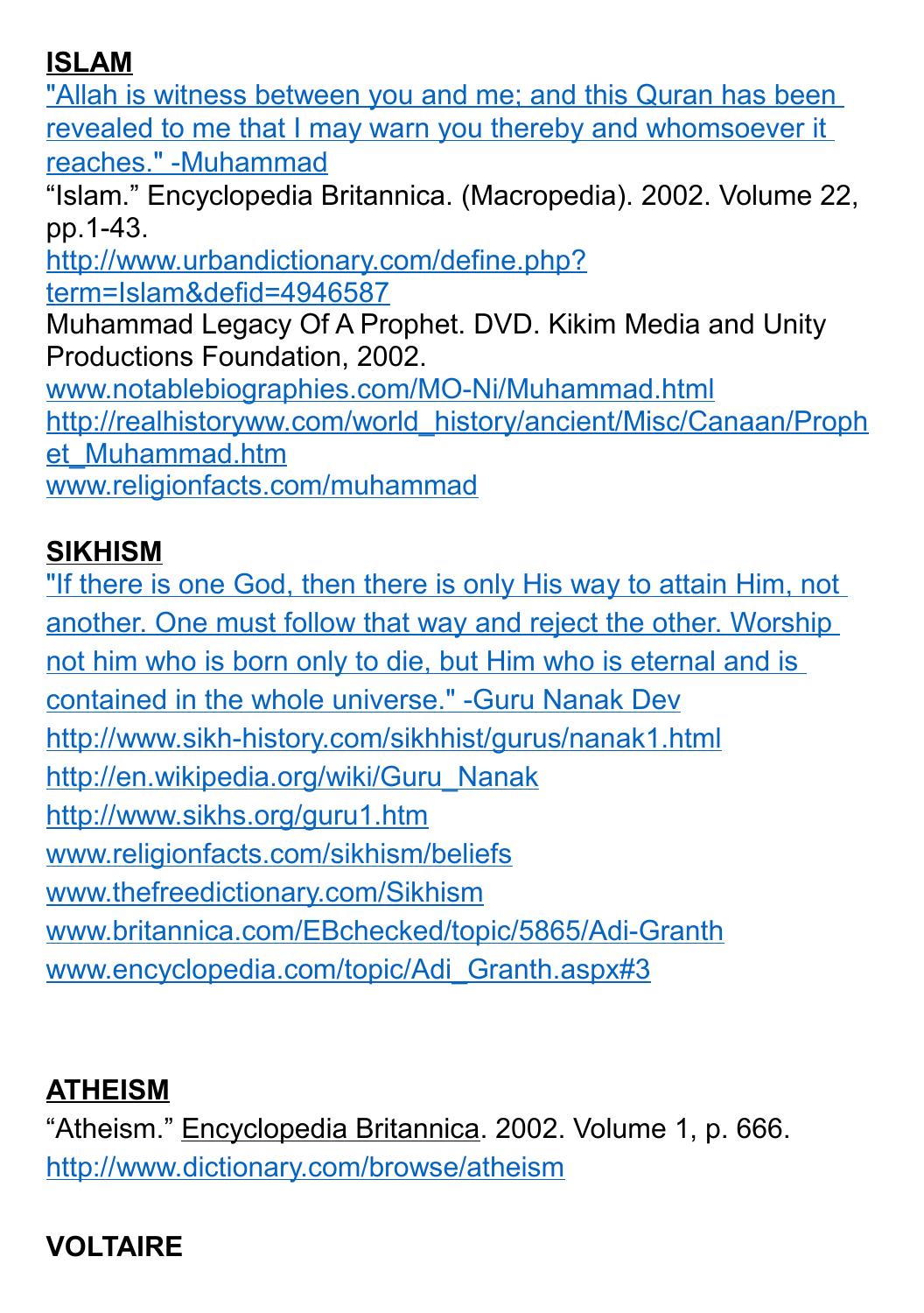["It is perfectly evident to my mind that there exists a necessary,](http://www.deism.com/voltaire.htm)  [eternal, supreme, and intelligent being. This is no matter of faith,](http://www.deism.com/voltaire.htm)  [but of reason." -Voltaire](http://www.deism.com/voltaire.htm)

"Voltaire." Encyclopedia Britannica. 2002. Volume 12, p. 426-427. Voltaire." Encyclopedia Britannica. (Macropedia). 2002. Volume 29, pp. 524-528.

<http://www.sparknotes.com/lit/candide/summary.html> <http://www.newworldencyclopedia.org/entry/Voltaire>

#### **FEUERBACH**

"There is no God, it is clear as the sun and as evident as the day [that there is no God…" -Ludwig Feuerbach](http://www.city-data.com/forum/atheism-agnosticism/415105-101-atheist-quotes-10.html)

"Feuerbach, Ludwig (Andreas)." Encyclopedia Britannica. 2002. Volume 7, pp. 755-756.

<http://plato.stanford.edu/entries/ludwig-feuerbach/> [http://www.biographybase.com/biography/Feuerbach\\_Ludwig.html](http://www.biographybase.com/biography/Feuerbach_Ludwig.html) [www.enotes.com/topics/essence-christianity](http://www.enotes.com/topics/essence-christianity) <http://people.bu.edu/wwildman/bce/feuerbach.htm>

# **MARX**

["My object in life is to dethrone God and destroy capitalism." -Karl](http://www.azquotes.com/quote/466849)  [Marx](http://www.azquotes.com/quote/466849)

"Marx, Karl." Encyclopedia Britannica. 2002. Volume 7, p. 896. "Marx, Karl." Encyclopedia Britannica. (Macropedia). 2002. Volume

23, pp. 531-535.

<http://www.historyguide.org/intellect/marx.html>

<http://www.spartacus.schoolnet.co.uk/TUmarx.htm>

<http://plato.stanford.edu/entries/marx/>

[http://en.wikipedia.org/wiki/The\\_Communist\\_Manifesto](http://en.wikipedia.org/wiki/The_Communist_Manifesto)

# **NIETZSCHE**

["There cannot be a God because if there were one, I could not](http://www.brainyquote.com/quotes/quotes/f/friedrichn137296.html)  [believe that I was not He." -Friedrich Nietzsche](http://www.brainyquote.com/quotes/quotes/f/friedrichn137296.html)

"Nietzsche, Friedrich." Encyclopedia Britannica. 2002. Volume 8, p. 699.

"Nietzsche." Encyclopedia Britannica. (Macropedia). 2002. Volume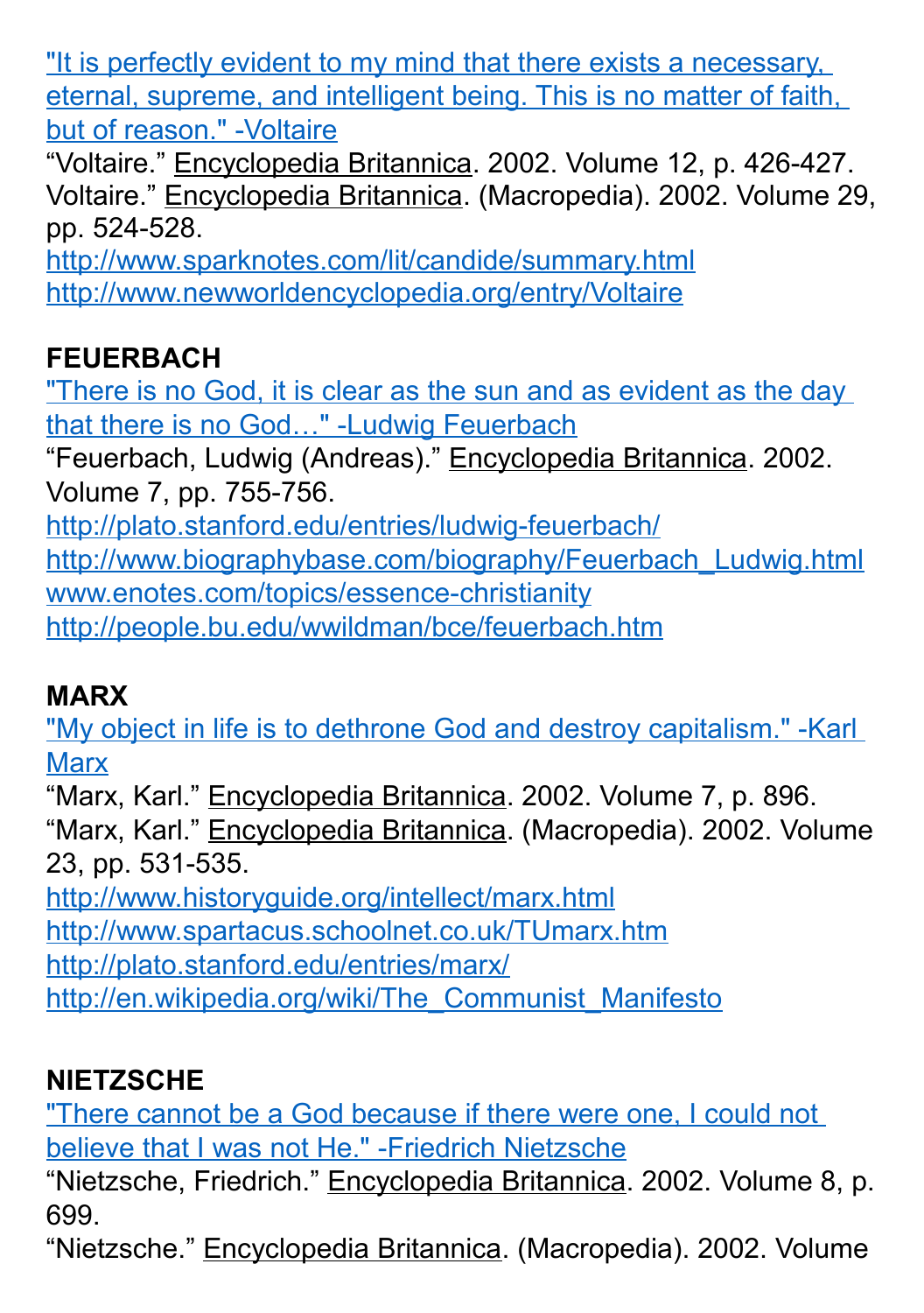#### 24, pp. 936-938.

<http://www.philosophypages.com/ph/niet.htm> <http://plato.stanford.edu/entries/nietzsche/> [www.sup.org/books/title/?id=7807](http://www.sup.org/books/title/?id=7807) [www.goodreads.com/book/show/12321.Beyond\\_Good\\_and\\_Evil](http://www.goodreads.com/book/show/12321.Beyond_Good_and_Evil) [www.sparknotes.com/philosophy/beyondgood/summary.html](http://www.sparknotes.com/philosophy/beyondgood/summary.html) [www.sparknotes.com/philosophy/genealogyofmorals/summary.html](http://www.sparknotes.com/philosophy/genealogyofmorals/summary.html) [www.penguinrandomhouse.com/books/230251/the-antichrist-by](http://www.penguinrandomhouse.com/books/230251/the-antichrist-by-friedrich-wilhelm-nietzsche-and-translated-by%20-anthony-m-ludovici/)[friedrich-wilhelm-nietzsche-and-translated-by -anthony-m-ludovici/](http://www.penguinrandomhouse.com/books/230251/the-antichrist-by-friedrich-wilhelm-nietzsche-and-translated-by%20-anthony-m-ludovici/) [http://en.wikipedia.org/wiki/Ecce\\_Homo\\_\(book\)](http://en.wikipedia.org/wiki/Ecce_Homo_(book))

## **DARWIN**

["In my most extreme fluctuations I have never been an atheist in](http://inters.org/Darwin-God-Evolution)  [the sense of denying the existence of a God." -Charles Darwin](http://inters.org/Darwin-God-Evolution) "Darwin, Charles (Robert)." Encyclopedia Britannica. 2002. Volume 3, p. 894.

[http://en.wikipedia.org/wiki/Charles\\_Darwin#CITEREFDarwin1887](http://en.wikipedia.org/wiki/Charles_Darwin#CITEREFDarwin1887) <http://darwin-online.org.uk/majorworks.html> http://en.wikipedia.org/wiki/The Voyage of the Beagle <http://press.princeton.edu/titles/414.html>

# **TOTEMISM**

[TOTEMISM. \(n.d.\). The American Heritage® New Dictionary of](http://dictionary.reference.com/browse/TOTEMISM)  [Cultural Literacy, Third Edition. Retrieved January 23, 2010, from](http://dictionary.reference.com/browse/TOTEMISM)  [Dictionary.com website](http://dictionary.reference.com/browse/TOTEMISM) [www.britannica.com/topic/totemism-religion](http://www.britannica.com/topic/totemism-religion)

# **BAHÁ'Í WORLD FAITH**

["The earth is but one country and Mankind its citizens." -Mirzà](http://bahaifaithquotes.tumblr.com/)  [Husayn 'Ali Nùri](http://bahaifaithquotes.tumblr.com/)

"Bahá'í faith." Encyclopedia Britannica. 2002. Volume 1, p. 797- 798.

<http://www.bahai.org/faq/beliefs/writings>

[http://www.religionfacts.com/bahai/fast\\_facts.htm](http://www.religionfacts.com/bahai/fast_facts.htm)

[http://dictionary.reference.com/browse/Baha'i](http://dictionary.reference.com/browse/Baha)